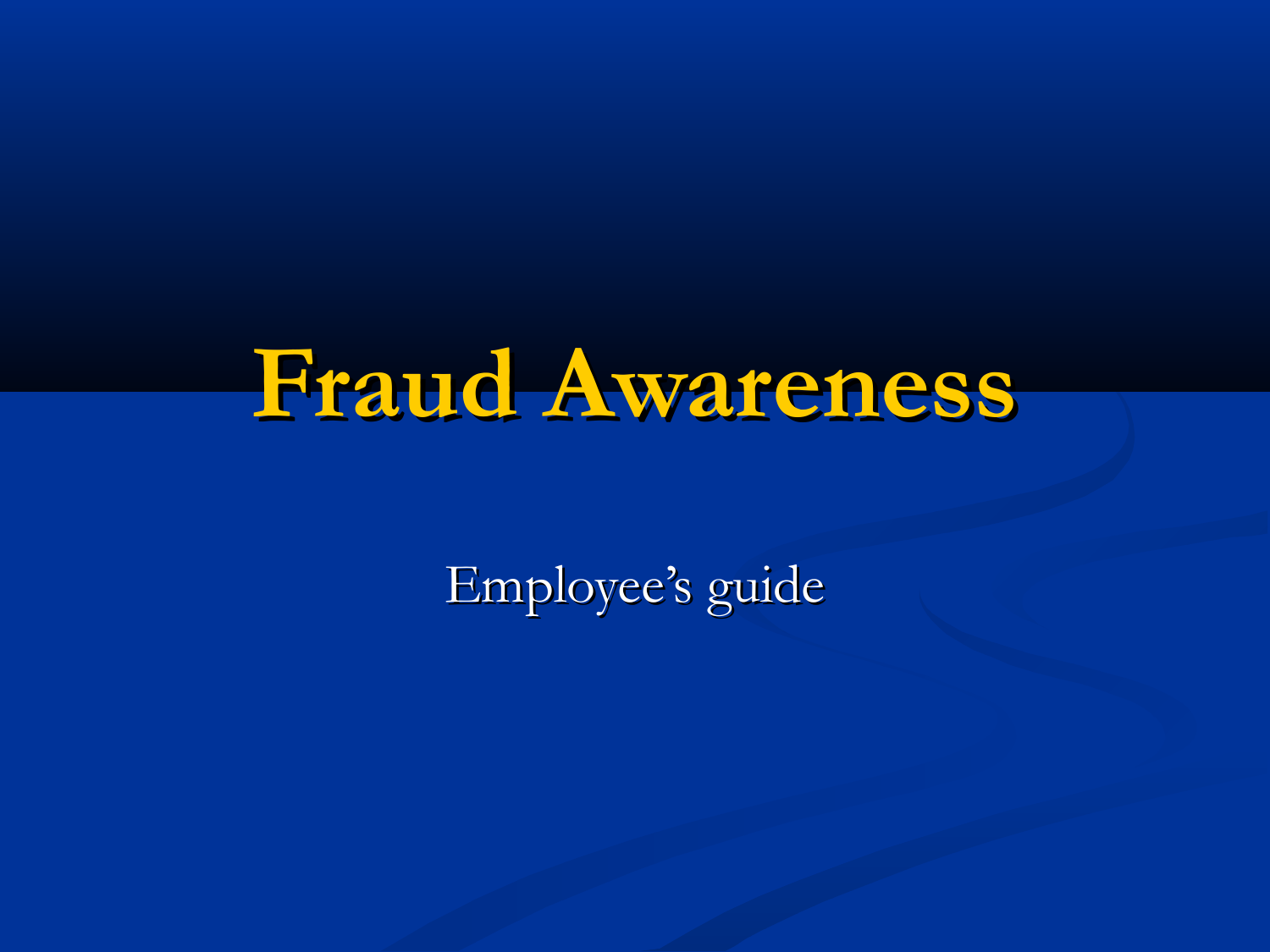# **Ways that you can help**

- **EDUCATE SERVICES ENDINE** EDUCATE VOURSELF ON What fraud is
- Know what to look for to detect fraud
- Know who to contact when fraud is suspected

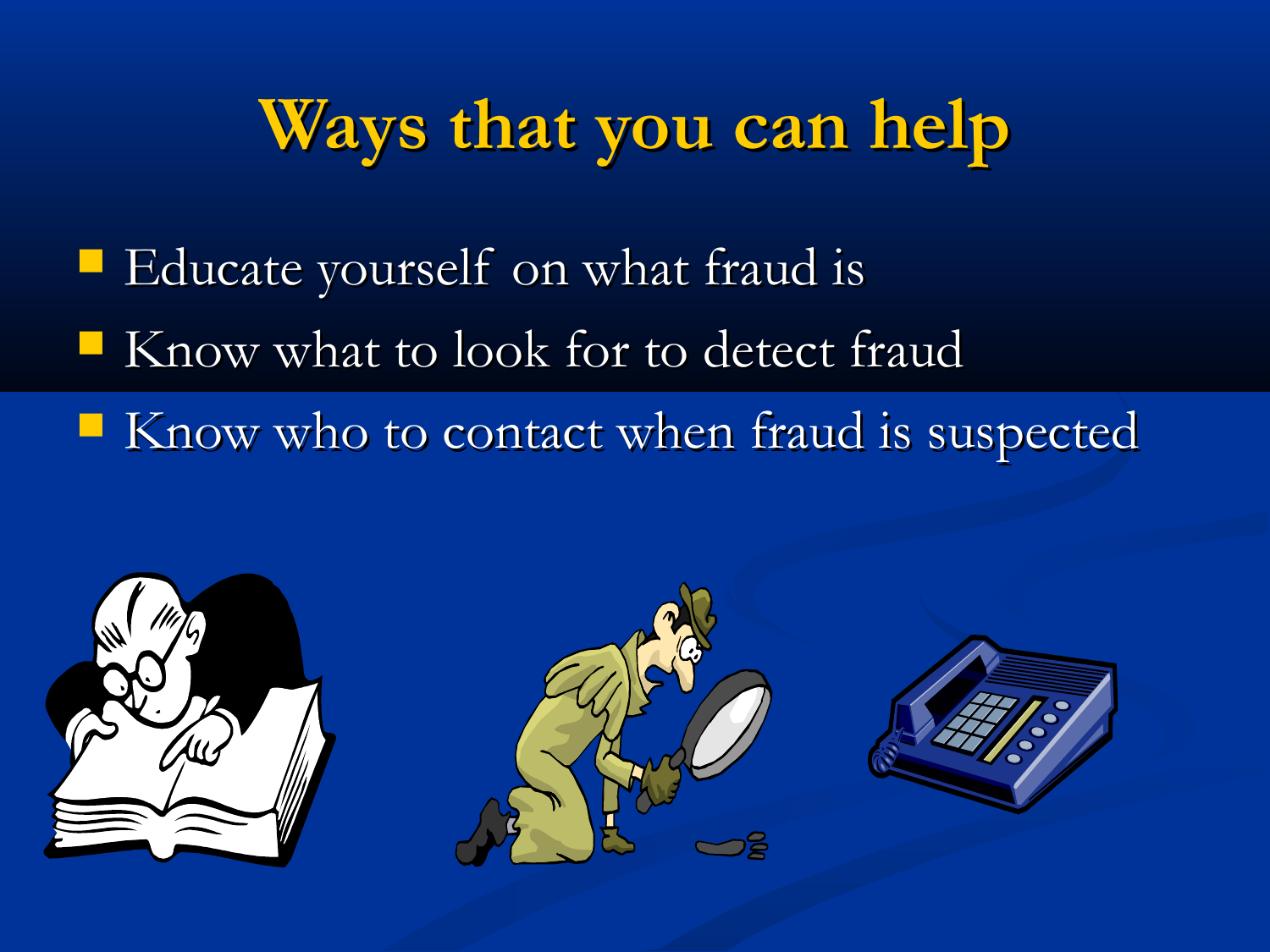# **What is Fraud?**

#### **Fraud is** –

- Any illegal acts (violations of laws and governmental regulations)
- Characterized by deceit, concealment, or violation of trust.
- These acts are not dependent upon the application of threat of violence of physical force.
- Frauds are perpetrated by individuals and organizations to obtain money, property, or services; to avoid payment or loss of services; or to secure personal or business advantage.
- **Intentional**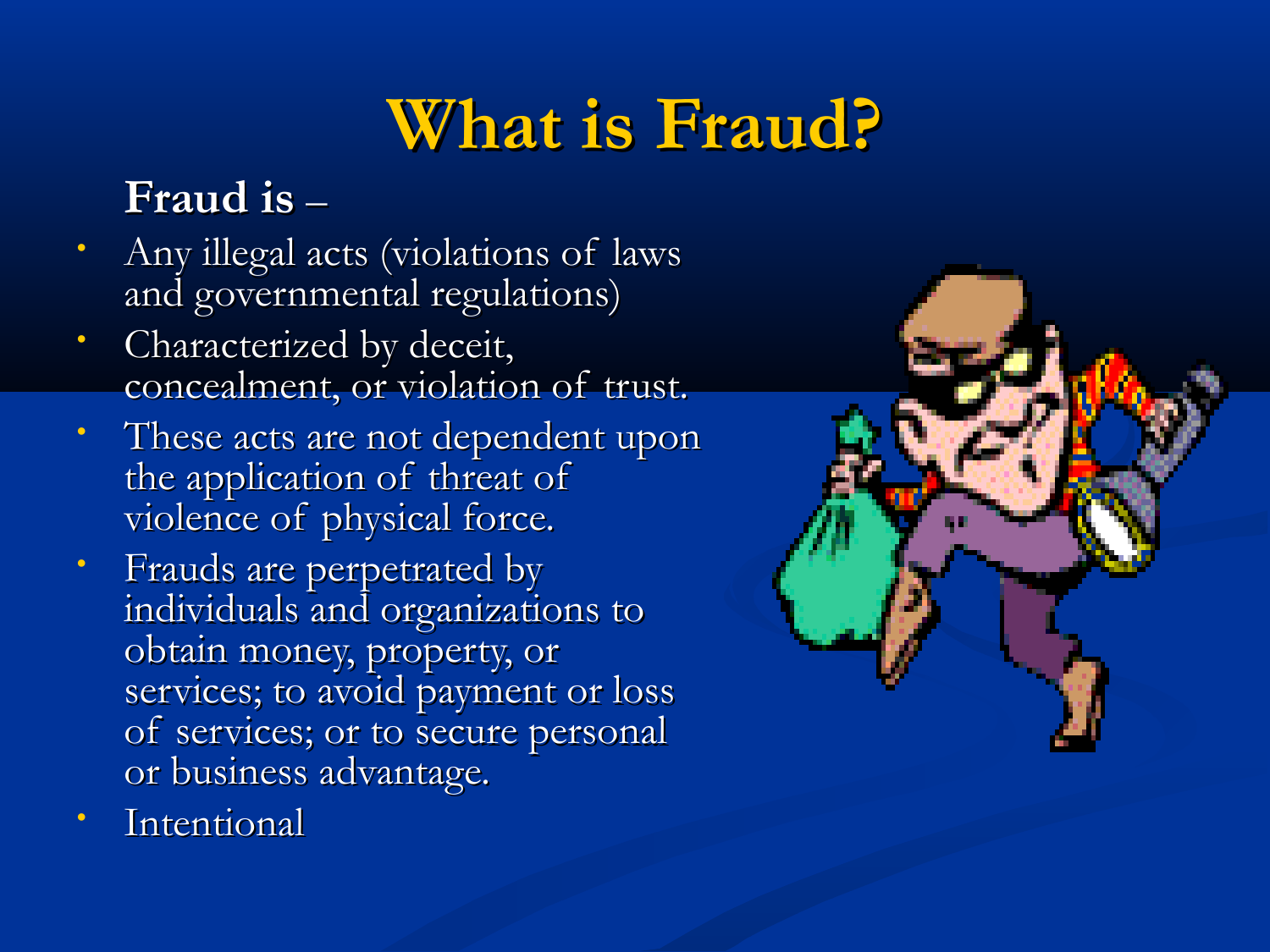# **Types of Fraud**

- **Fraudulent financial reporting ("cooking the**  $books'$ ) – examples
	- **Falsification of accounting records**
	- **COMISSIONS OF transactions**
- **Misappropriation of assets examples** 
	- **Theft of assets**
	- **Fraudulent expenditures**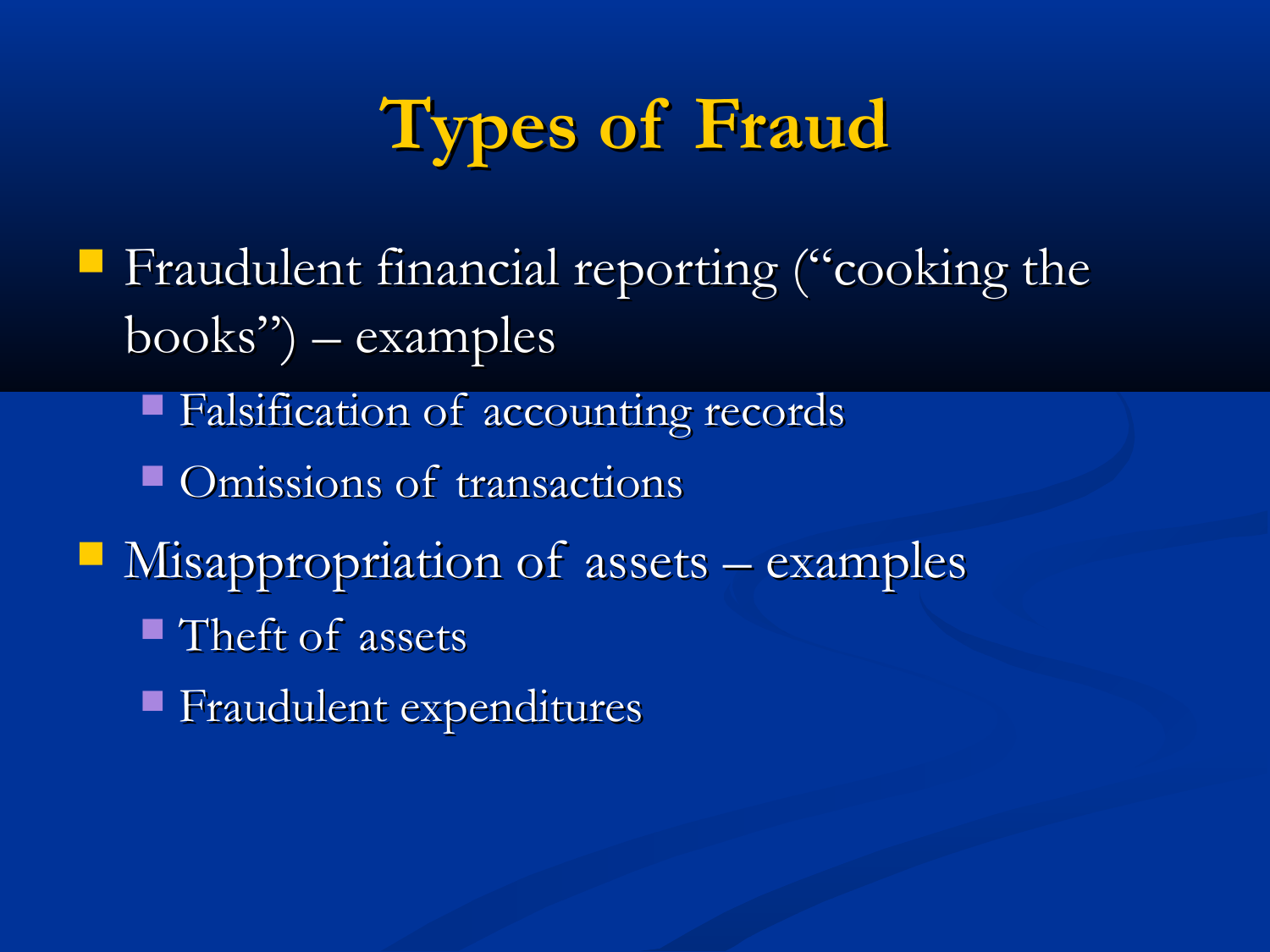# **Other examples of fraud**

- **Bribery**
- **Conspiracy**
- Alumni Affairs / Development
	- Keeping gifts
	- Overstating amounts of gifts received
- Embezzlement
- Equipment
	- Improper sale of
	- Personal use of
	- Theft
- Forgery
- Conflicts of Interests
- Use of state property for personal gain
- Purchasing
	- Bid rigging
	- Kickbacks
	- Purchase of inferior products
	- Purchase of personal items
- Athletics
	- Eligibility falsification
	- Ticket Sales Falsification
	- Travel records "Fudging"
- Payroll
	- Creating fictitious employees
	- Inflating hours worked
	- **AND MANY MORE**

**Fraud can range from minor employee theft and unproductive behavior to misappropriation of assets and fraudulent financial reporting**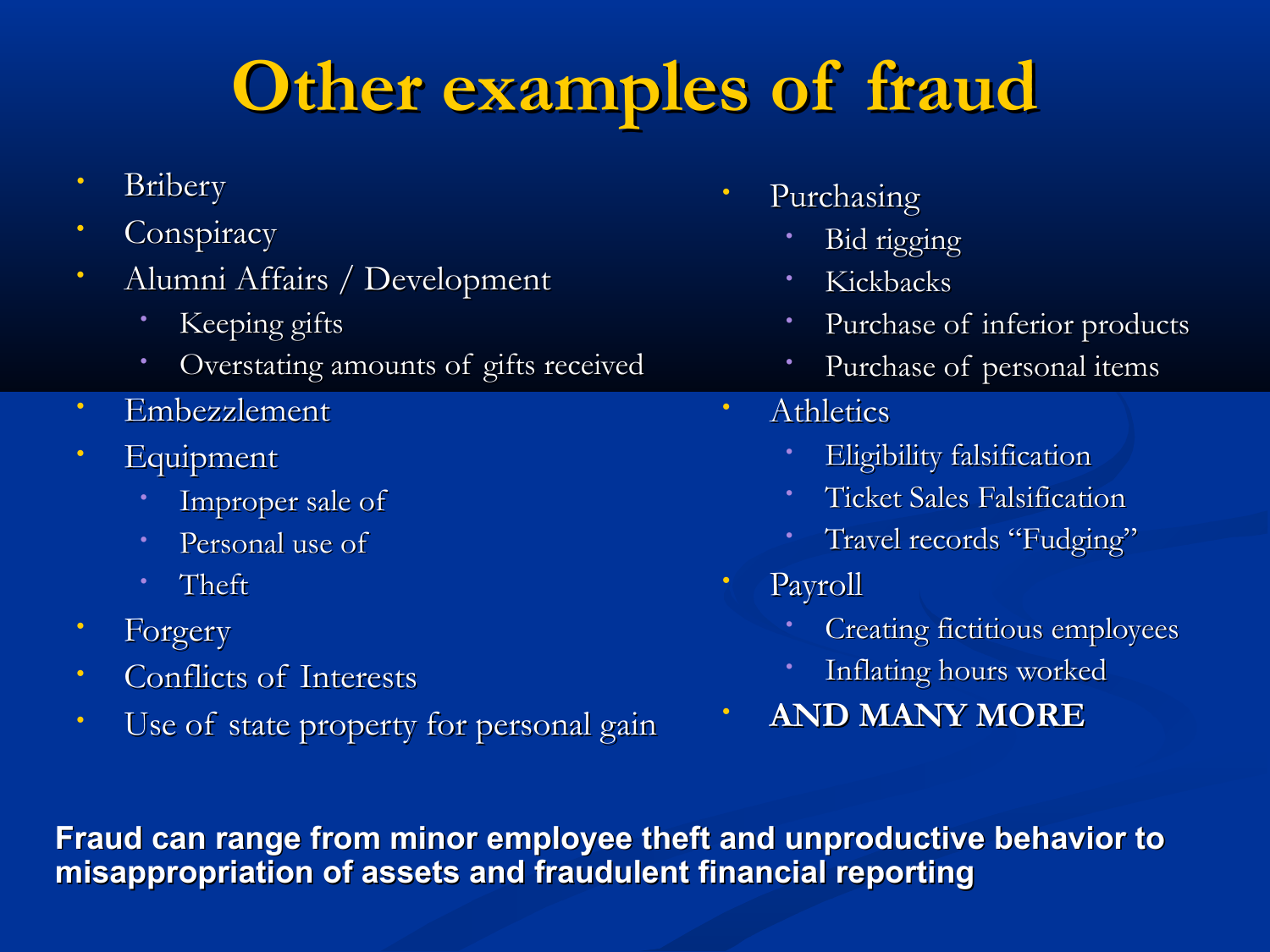### **Characteristics of Fraud**

**Fi** Fraud is a misrepresentation of a material fact With the INTENT to deceive or with reckless disregard for the truth (scienter) **The victim relies on the misrepresentation The victim suffers damages due to the reliance**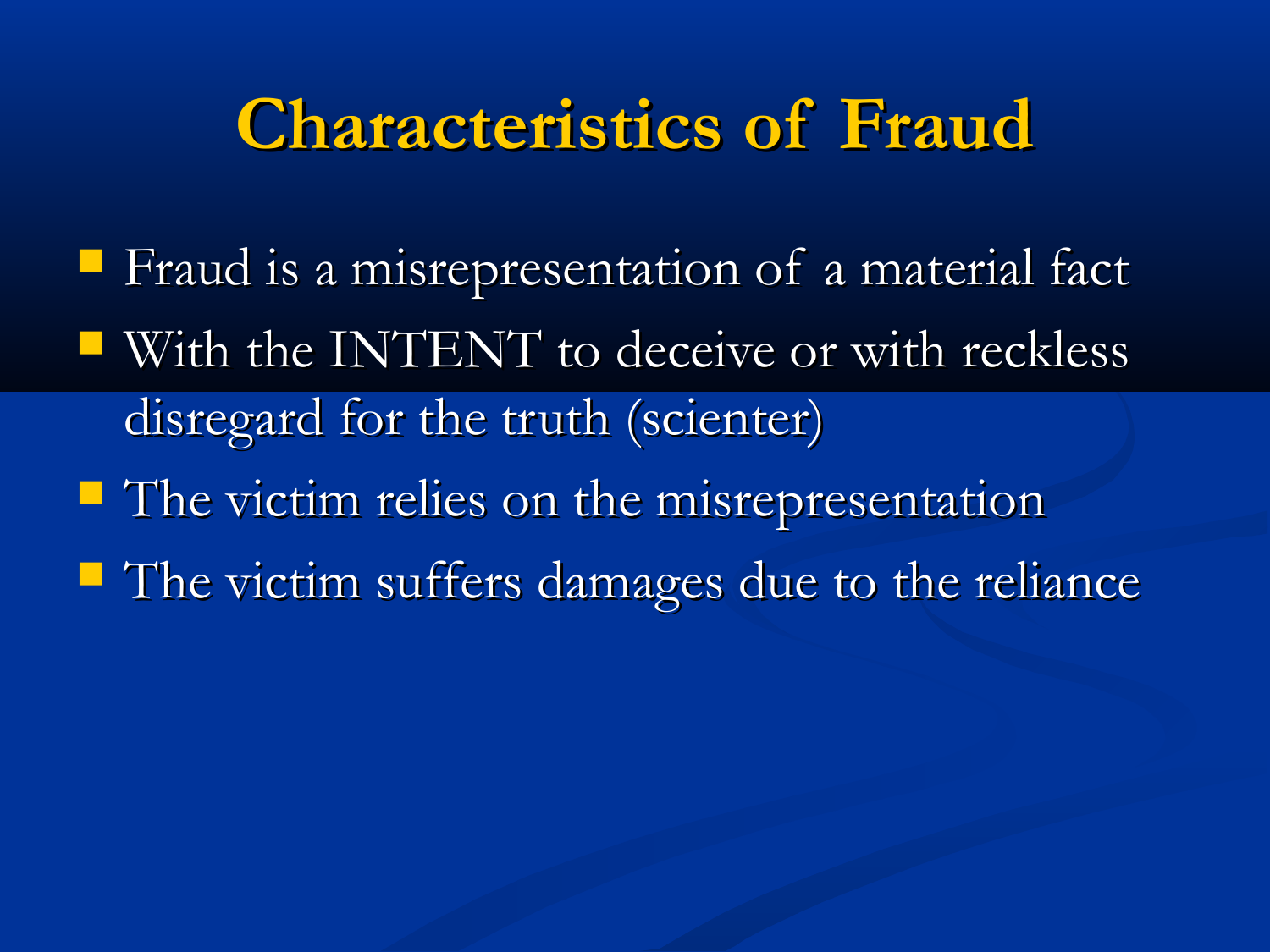### **Other Characteristics of Fraud**

- **Figure 1** Fraud can often be difficult to detect because it often involves concealment through falsification of documents or collusion among management, employees, or third parties.
- **The time and expense required for fraud** detection and investigation is very costly compared to prevention and deterrence measures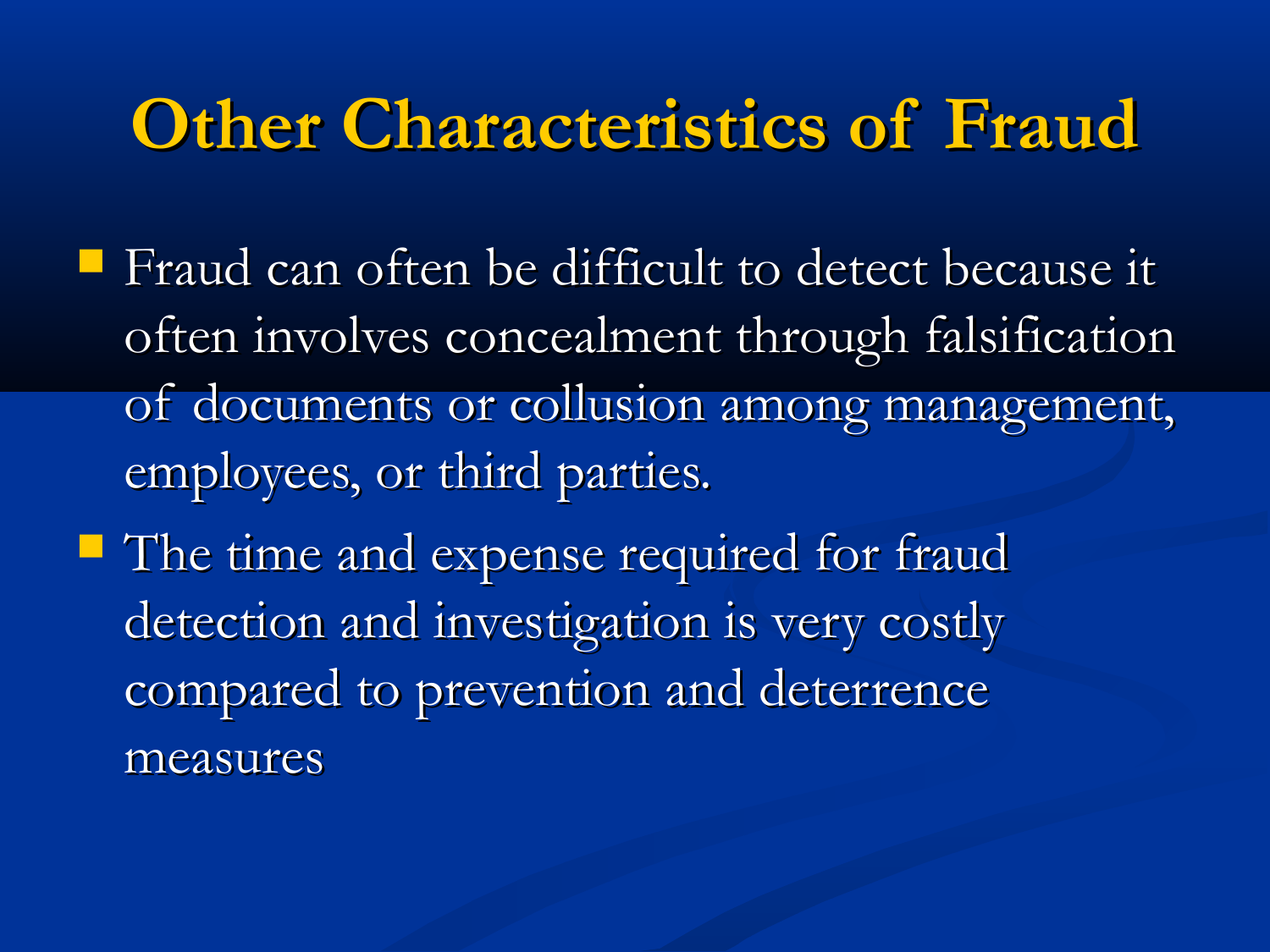#### **How to minimize the risk of Fraud**

Implementing internal controls, such as:

- Using prenumbered documents
	- Authorizing transactions
- Using Independent checking systems (cross referencing and comparing information between departments)
- Documentation
- Segregation of duties (authorizing, recordkeeping, custody)
- Analysis and performance reviews
- **Physical control implementation**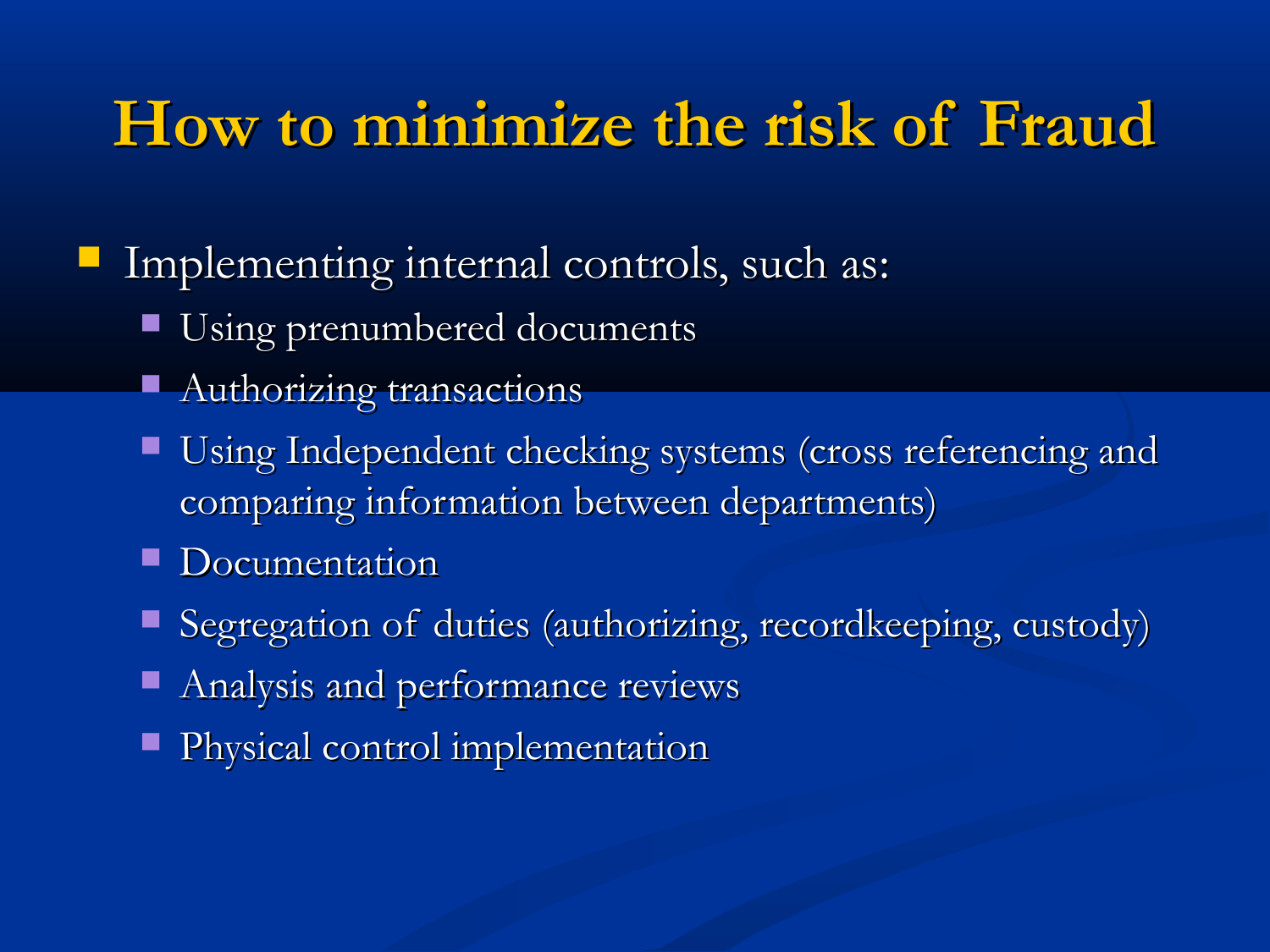# **Components of Internal Control**

- Control Environment (setting the tone at the top)
- Risk assessment by management
- **Information and Communication (identification, capture, and** exchange of information in a timely and useful manner and providing an understanding of roles and responsibilities)
- **Monitoring**
- Existing Control Activities
	- Timely and appropriate performance reviews
	- **Information processing general and applications controls to ensure that** transactions are valid, properly authorized, and completely and accurately recorded
	- Physical controls for safeguarding assets
	- Segregation of duties for authorizing transactions, recording transactions, and maintaining custody of the related assets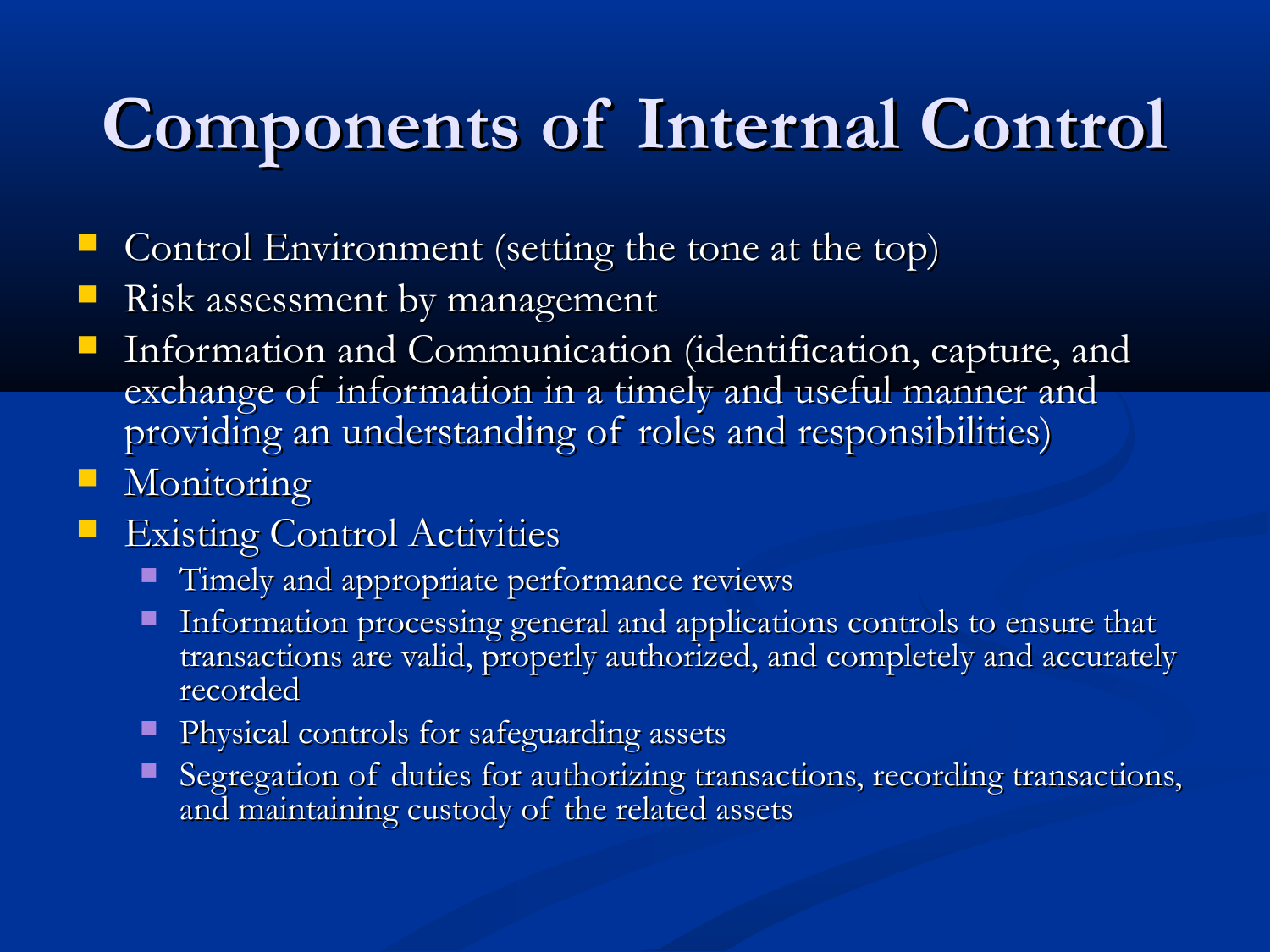## **Fraud Conditions**

**Incentive (Pressure)**  Opportunity arises Rationalization (Attitude)